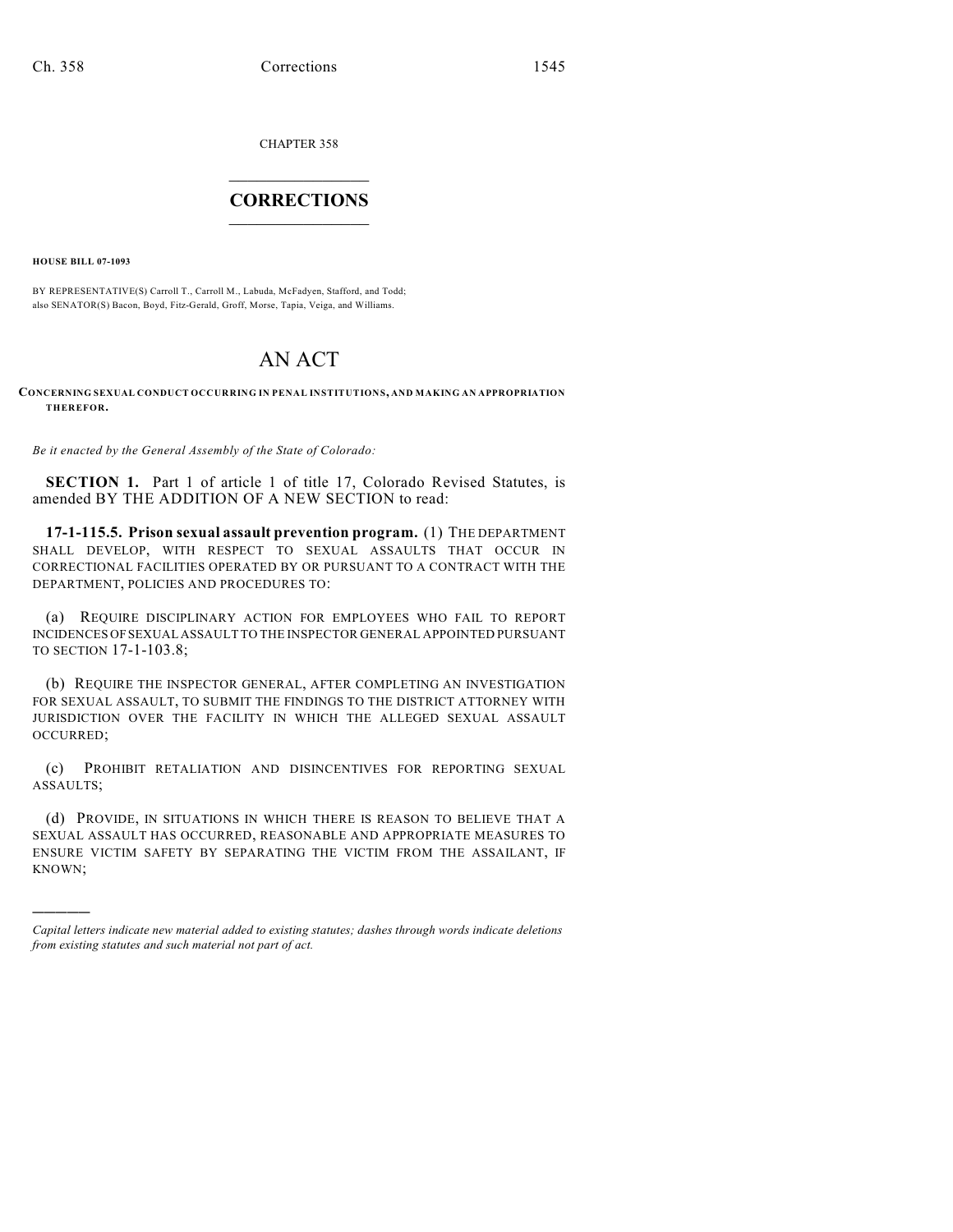(e) ENSURE THE CONFIDENTIALITY OF PRISON RAPE COMPLAINTS AND PROTECTION OF INMATES WHO MAKE COMPLAINTS OF PRISON RAPE;

(f) PROVIDE ACUTE TRAUMA CARE FOR SEXUAL ASSAULT VICTIMS, INCLUDING BUT NOT LIMITED TO TREATMENT OF INJURIES, HIV/AIDS PROPHYLACTIC MEASURES, AND TESTING FOR SEXUALLY TRANSMITTED DISEASES;

(g) PROVIDE, AT INTAKE AND PERIODICALLY THEREAFTER, DEPARTMENT-APPROVED, EASY-TO-UNDERSTAND INFORMATION DEVELOPED BY THE DEPARTMENT ON SEXUAL ASSAULT PREVENTION, TREATMENT, REPORTING, AND COUNSELING IN CONSULTATION WITH COMMUNITY GROUPS WITH EXPERTISE IN SEXUAL ASSAULT PREVENTION, TREATMENT, REPORTING, AND COUNSELING;

(h) PROVIDE SEXUAL-ASSAULT-SPECIFIC TRAINING TO DEPARTMENT MENTAL HEALTH PROFESSIONALS AND ALL EMPLOYEES WHO HAVE DIRECT CONTACT WITH INMATES REGARDING TREATMENT AND METHODS OF PREVENTION AND INVESTIGATION;

(i) PROVIDE CONFIDENTIAL MENTAL HEALTH COUNSELING FOR VICTIMS OF SEXUAL ASSAULT;

(j) MONITOR VICTIMS OF SEXUAL ASSAULT FOR SUICIDAL IMPULSES, POST-TRAUMATIC STRESS DISORDER, DEPRESSION, AND OTHER MENTAL HEALTH CONSEQUENCES RESULTING FROM THE SEXUAL ASSAULT; AND

(k) REQUIRE TERMINATION OF AN EMPLOYEE WHO ENGAGES IN A SEXUAL ASSAULT ON OR SEXUAL CONDUCT WITH AN INMATE CONSISTENT WITH CONSTITUTIONAL DUE PROCESS PROTECTIONS AND STATE PERSONNEL LAWS AND RULES.

(2) INVESTIGATION OF A SEXUAL ASSAULT SHALL BE CONDUCTED BY INVESTIGATORS TRAINED IN THE INVESTIGATION OF SEX CRIMES. THE INVESTIGATION SHALL INCLUDE, BUT NEED NOT BE LIMITED TO, USE OF FORENSIC RAPE KITS, QUESTIONING OF SUSPECTS AND WITNESSES, AND GATHERING AND PRESERVING RELEVANT EVIDENCE.

(3) THE DEPARTMENT SHALL ANNUALLY REPORT THE DATA THAT IT IS REQUIRED TO COMPILE AND REPORT TO THE FEDERAL BUREAU OF JUSTICE AS REQUIRED BY THE FEDERAL "PRISON RAPE ELIMINATION ACT OF 2003", PUB. L. 108-79, AS AMENDED, TO THE JUDICIARY COMMITTEES OF THE HOUSE OF REPRESENTATIVES AND THE SENATE, OR ANY SUCCESSOR COMMITTEES.

**SECTION 2.** Part 2 of article 2 of title 19, Colorado Revised Statutes, is amended BY THE ADDITION OF A NEW SECTION to read:

**19-2-214. Detention center sexual assault prevention program.** (1) THE DIVISION OF YOUTH CORRECTIONS CREATED IN SECTION 19-2-203 SHALL DEVELOP, WITH RESPECT TO SEXUAL ASSAULTS THAT OCCUR IN JUVENILE FACILITIES, POLICIES AND PROCEDURES TO: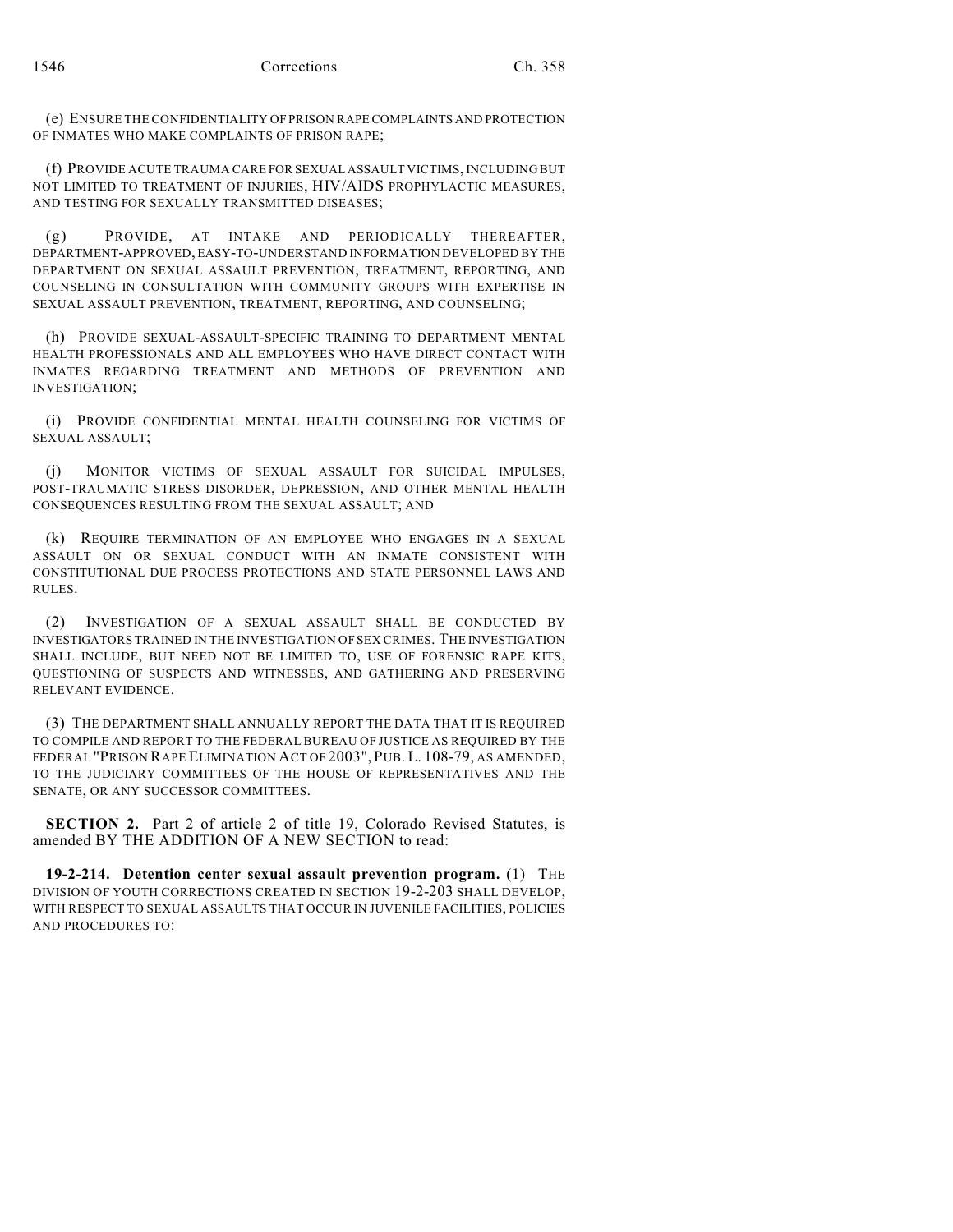#### Ch. 358 Corrections 1547

(a) REQUIRE DISCIPLINARY ACTION FOR EMPLOYEES WHO FAIL TO REPORT INCIDENCES OF SEXUAL ASSAULT TO THE INSPECTOR GENERAL;

(b) REQUIRE THE INSPECTOR GENERAL, AFTER COMPLETING AN INVESTIGATION FOR SEXUAL ASSAULT, TO SUBMIT THE FINDINGS TO THE DISTRICT ATTORNEY WITH JURISDICTION OVER THE FACILITY IN WHICH THE ALLEGED SEXUAL ASSAULT OCCURRED;

(c) PROHIBIT RETALIATION AND DISINCENTIVES FOR REPORTING SEXUAL ASSAULTS;

(d) PROVIDE, IN SITUATIONS IN WHICH THERE IS REASON TO BELIEVE THAT A SEXUAL ASSAULT HAS OCCURRED, REASONABLE AND APPROPRIATE MEASURES TO ENSURE VICTIM SAFETY BY SEPARATING THE VICTIM FROM THE ASSAILANT, IF KNOWN;

(e) ENSURE THE CONFIDENTIALITY OF PRISON RAPE COMPLAINTS AND PROTECTION OF INMATES WHO MAKE COMPLAINTS OF PRISON RAPE;

(f) PROVIDE ACUTE TRAUMA CARE FOR SEXUAL ASSAULT VICTIMS, INCLUDING BUT NOT LIMITED TO TREATMENT OF INJURIES, HIV/AIDS PROPHYLACTIC MEASURES, AND TESTING FOR SEXUALLY TRANSMITTED DISEASES;

(g) PROVIDE, AT INTAKE AND PERIODICALLY THEREAFTER, DIVISION-APPROVED, EASY-TO-UNDERSTAND INFORMATION DEVELOPED BY THE DIVISION ON SEXUAL ASSAULT PREVENTION, TREATMENT, REPORTING, AND COUNSELING IN CONSULTATION WITH COMMUNITY GROUPS WITH EXPERTISE IN SEXUAL ASSAULT PREVENTION, TREATMENT, REPORTING, AND COUNSELING;

(h) PROVIDE SEXUAL-ASSAULT-SPECIFIC TRAINING TO DIVISION MENTAL HEALTH PROFESSIONALS AND ALL EMPLOYEES WHO HAVE DIRECT CONTACT WITH INMATES REGARDING TREATMENT AND METHODS OF PREVENTION AND INVESTIGATION;

(i) PROVIDE CONFIDENTIAL MENTAL HEALTH COUNSELING TO VICTIMS OF SEXUAL ASSAULT;

(j) MONITOR VICTIMS OF SEXUAL ASSAULT FOR SUICIDAL IMPULSES, POST-TRAUMATIC STRESS DISORDER, DEPRESSION, AND OTHER MENTAL HEALTH CONSEQUENCES RESULTING FROM THE SEXUAL ASSAULT; AND

(k) REQUIRE TERMINATION OF AN EMPLOYEE WHO ENGAGES IN A SEXUAL ASSAULT ON OR SEXUAL CONDUCT WITH A JUVENILE CONSISTENT WITH CONSTITUTIONAL DUE PROCESS PROTECTIONS AND STATE PERSONNEL SYSTEM LAWS AND RULES.

(2) INVESTIGATION OF A SEXUAL ASSAULT SHALL BE CONDUCTED BY INVESTIGATORS TRAINED IN THE INVESTIGATION OF SEX CRIMES. THE INVESTIGATION SHALL INCLUDE, BUT NEED NOT BE LIMITED TO, USE OF FORENSIC RAPE KITS, QUESTIONING OF SUSPECTS AND WITNESSES, AND GATHERING AND PRESERVING RELEVANT EVIDENCE.